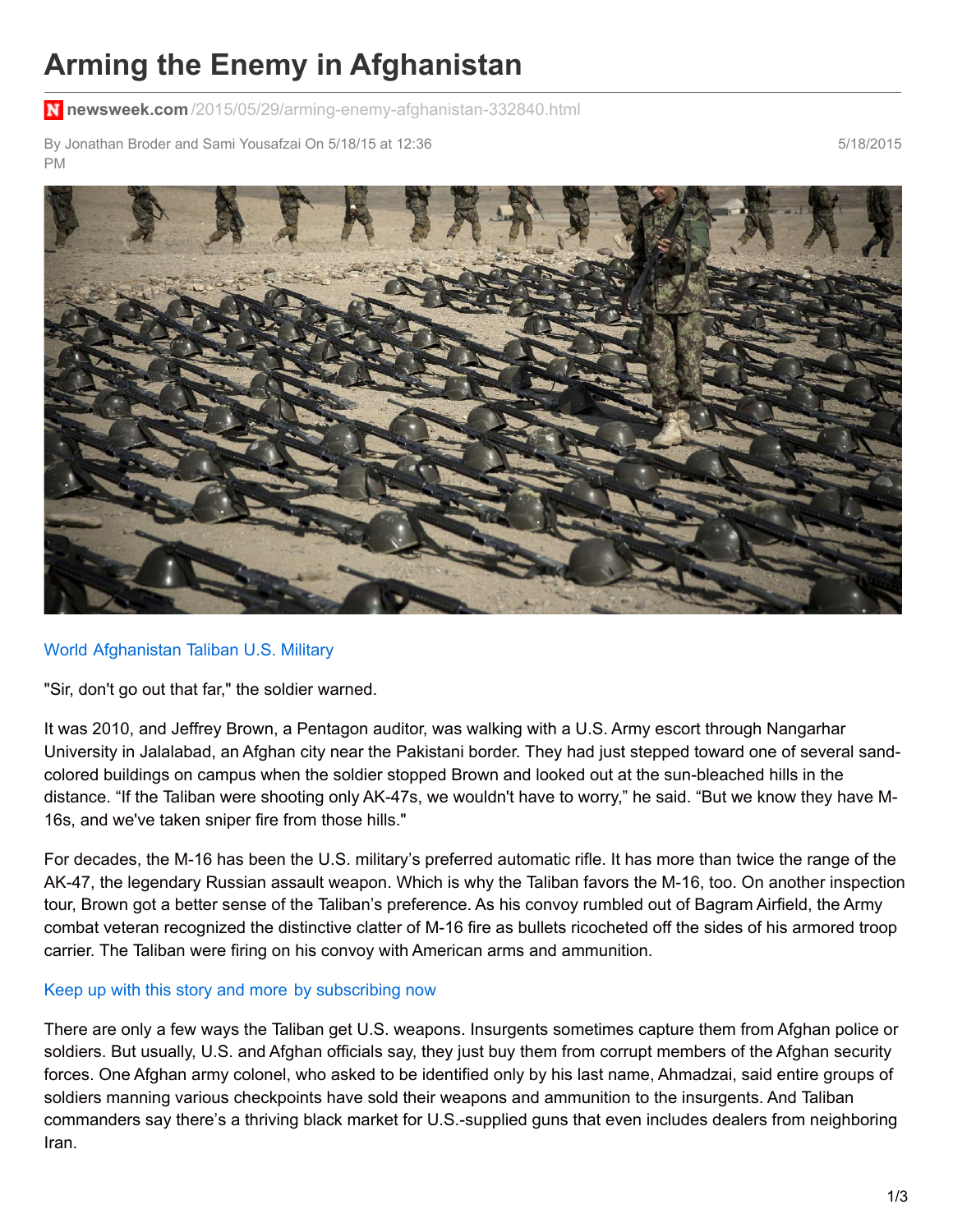"People in the business know how to get weapons from the police and the Afghan army," said one Taliban commander in the southern province of Helmand. (Like many of those who spoke to *Newsweek*, he asked for anonymity due to the sensitivity of the matter.)

It's difficult to know how many American weapons the Afghan army and police have sold to the Taliban. But few in Afghanistan find this trend surprising. The same thing happened, Ahmadzai said, during the Soviet occupation in the 1980s, when Afghan soldiers routinely pawned their Russian-supplied arms to the *mujahedeen* for money and political protection. In one instance, the colonel recalls, an Afghan pilot flew his Russian Hind helicopter over the border to Pakistan, where he sold the aircraft.

Before the bulk of U.S. troops left Afghanistan last year, some were killed and wounded by Taliban militants firing American-supplied arms. The first [reports](http://www.nytimes.com/2009/05/20/world/asia/20ammo.html?pagewanted=all) began to surface in 2009, when coalition forces discovered American weapons on the bodies of insurgents they'd killed. But over the past few years, the problem seems to have grown exponentially. These days, with Afghan security forces taking the lead on the battlefield, they're facing an enemy that in many cases has been armed by their own comrades.



U.S. Army 1st Lt. Jason Davis, left, pats an Afghan National Army soldier on the helmet after he and his team conducted a search of the village of Barakzai, in Sangesar, Afghanistan, April 12, 2012. Bryan Denton/The New York Times/Redux

Last year, a U.S. [audit](https://www.sigar.mil/pdf/audits/SIGAR-14-84-AR.pdf) revealed that the Pentagon lost track of many of the 465,000 light weapons the U.S. supplied to Afghan security forces. Part of the problem: shoddy American record-keeping. Many of the serial numbers on the guns were duplicated or entered erroneously in two databases. But the audit also found that some 80,000 of the weapons in question were surplus AK-47 assault rifles, which the Pentagon had replaced with M-16s but failed to